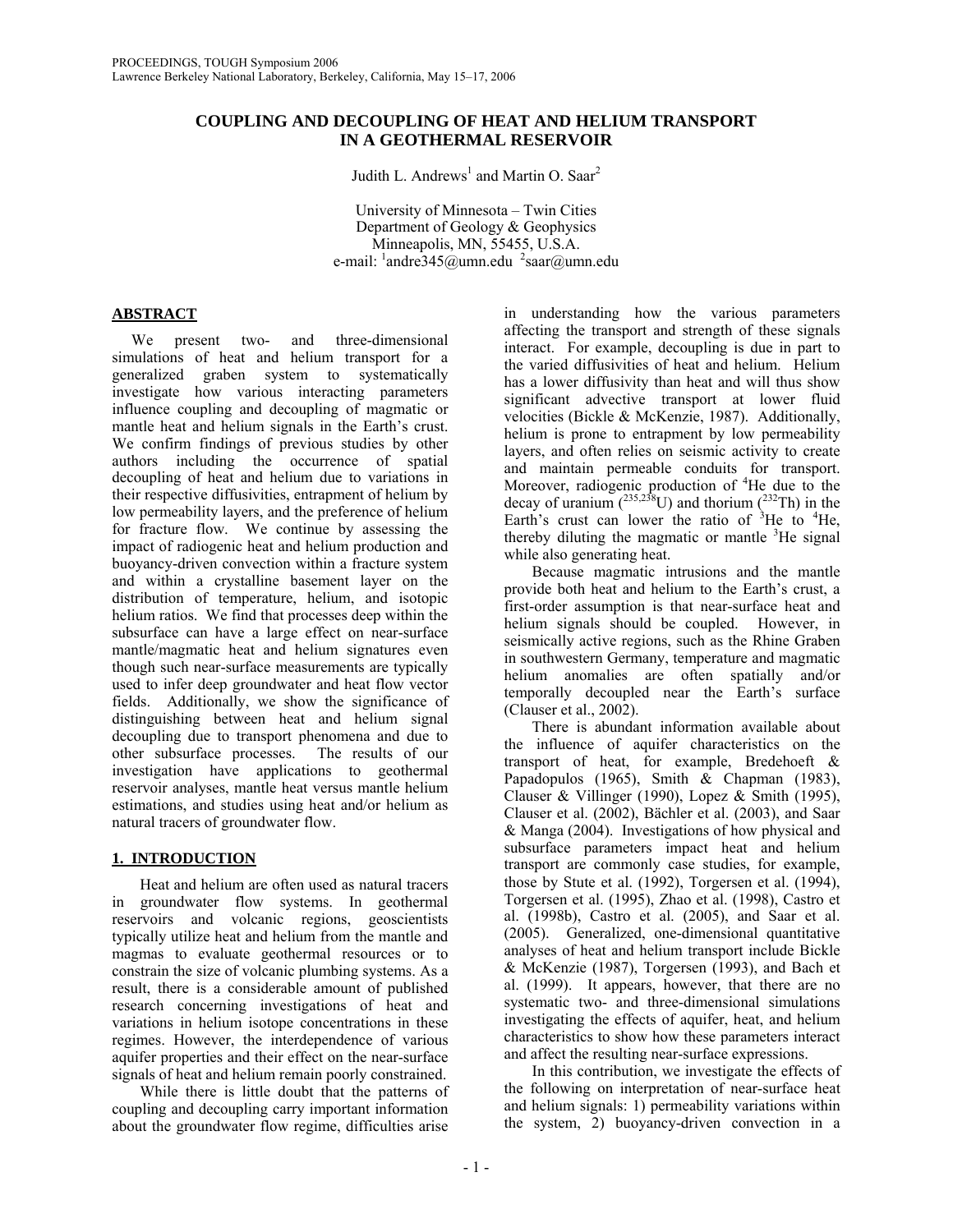fracture and in a crystalline basement, and 3) radiogenic heat and helium production in a basement. We find that not only do permeabilities determine temperature and helium patterns, but that buoyancydriven convection and radiogenic heat and helium production—even at great depth—can also have large effects on the spatial and temporal distribution of heat and helium signals observed near the surface.

#### **2. BACKGROUND & CONCEPTUAL MODEL**

Because helium is inert, it is an excellent tracer of groundwater flow. It does not adsorb onto mineral surfaces and takes no part in chemical reactions. Further, each source of helium has a unique isotopic signature. Atmospheric helium has an average isotopic ratio of  $[^{3}He]_a/[^{4}He]_a = 1R_a \approx 1.4 \times 10^{-6}$ (O'Nions & Oxburgh, 1983). High magmatic or mantle ratios are typically found at mid-ocean ridges, with values of  $R_m = [{}^3He]_m / [{}^4He]_m \approx 8R_a$  (Oxburgh  $\&$ O'Nions, 1987). Due to in-situ radiogenic production of <sup>4</sup> He, crustal helium exhibits a much lower ratio on the order of  $R_c = [{}^{3}He]_{c}/[{}^{4}He]_{c} \approx 0.02R_a$  (Ozima & Podosek, 2002). When relative contributions of heat and helium sources are constrained, they can provide information, difficult to obtain by other means, such as insight into deep crustal groundwater flow processes and circulation systems in which residence times are too large for the use of  ${}^{14}C$  dating (Stute et al., 1992) and anthropogenic tracer analyses.

Our model (Figure 1) is adapted from Lopez  $\&$ Smith (1995). In their heat and groundwater flow study, they find the limits in permeability space that control whether heat transport in a fracture is controlled by conduction, advection (topographydriven convection), or buoyancy-driven convection.



*Figure 1. Diagram of three-dimensional model domain. The two-dimensional model that is also used is a 100-m thick slice of the three-dimensional version, with orientation perpendicular to the fracture.* 

Heat and mass transport is modeled for a symmetric aquifer containing three materials representing crystalline basement, fracture, and primary (country) rock (Figure 1). At the base of the

model is a 400m-thick layer representing the uppermost portion of the crystalline basement. A vertical mid-basin fracture (located at x=0m) system extends to the top of the basement and is modeled as a 10m-wide zone of high permeability. The rest of the model is comprised of a primary rock material that could represent all orders of potential fill, such as sandstone and limestone. Permeabilities of the primary rock, fracture, and basement vary according to the desired transport regime (Table 1). We assume that each unit is isotropic and homogeneous such that the second-rank permeability tensor, **k**, can be simplified to a scalar value, k.

*Table 1. Permeabilities (m2 ) for various thermal transport regimes, as given by Lopez & Smith (1995).* 

<sup>*I*</sup> Sections 3.1.1, 3.3.1 <sup>2</sup> Section 3.1.2 <sup>3</sup> Section 3.2 *Section 3.3.2*

|                                                                 | <b>Host</b><br><b>Rock</b> | <b>Fracture</b>     | <b>Basement</b>     |
|-----------------------------------------------------------------|----------------------------|---------------------|---------------------|
| Advective <sup>1</sup>                                          | $4 \times 10^{-16}$        | $1 \times 10^{-13}$ | $1 \times 10^{-22}$ |
| Diffusive <sup>2</sup>                                          | $1 \times 10^{-19}$        | $1 \times 10^{-16}$ | $1 \times 10^{-22}$ |
| <b>Buoyant</b><br><b>Convection</b> in<br>Fracture <sup>3</sup> | $4 \times 10^{-16}$        | $1 \times 10^{-12}$ | $1 \times 10^{-22}$ |
| <b>Buoyant</b><br><b>Convection in</b><br>Basement <sup>4</sup> | $4 \times 10^{-16}$        | $1 \times 10^{-13}$ | $4 \times 10^{-16}$ |

Topography-driven (advective) flow is initiated by an average slope of 300m/5km along the shoulders of the basin. There is no variation in slope along the y-direction. Because our study concentrates on processes over a depth of three kilometers, we ignore unsaturated flow between the surface and the water table.

Consistent with the model from Lopez & Smith (1995), the following parameters apply: thermal conductivity for all materials is 2.5W/m·°C, basal heat flux is  $90 \text{mW/m}^2$ , the pore fraction of the primary rock, fracture, and basement are 0.10, 0.50, and 0.01, respectively. Surface boundary conditions are a uniform temperature of 10°C and a constant pressure of  $1 \times 10^5$ Pa. Thus, due to the small relief considered, we ignore the small effects of an adiabatic lapse rate. Additionally, we apply a surface boundary condition for helium, with helium concentrations for air saturated water (neglecting excess air helium from solution of bubbles that are entrapped during groundwater table fluctuations) at  $10^{\circ}$ C of  ${}^{3}\text{He}$  ≈6×10<sup>-14</sup> and [<sup>4</sup>  $\int$ <sup>4</sup>He]≈5×10<sup>-8</sup>  $\text{cm}^3/\text{g}(H_2\text{O})\text{STP}.$ 

As described in Lopez & Smith (1995), model dimensions are  $-5000 \le x \le 5000$ m,  $-2700$ m  $\le z \le$ 300m and  $0 \le y \le 4000$ m (for three-dimensional simulations). Grid spacing in y and z remains constant at 100m, while grid spacing along x (perpendicular to the fracture system) is irregular,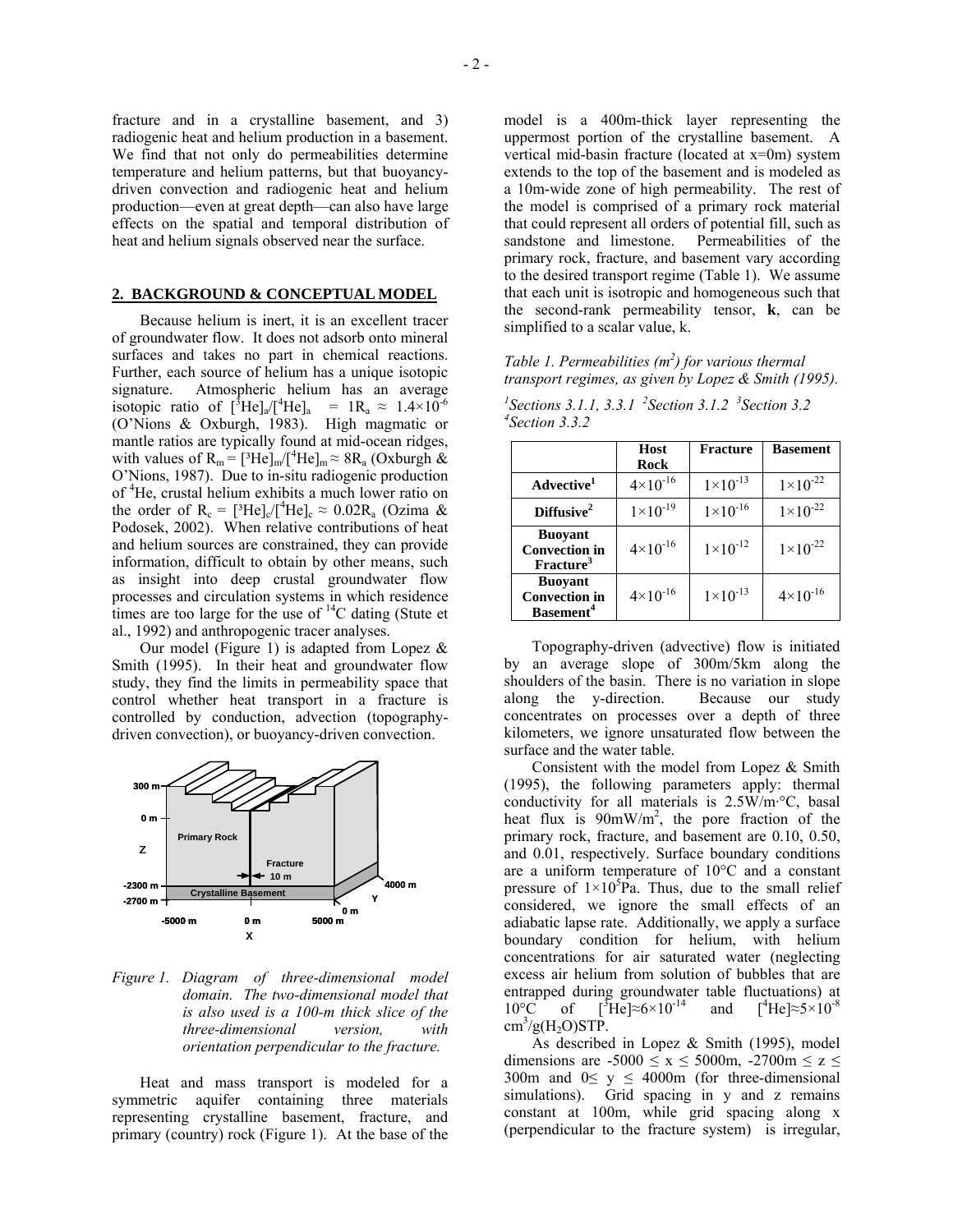allowing for greater resolution near the fracture. In our two- and three-dimensional models, the number of cells is 541 and 21,160, respectively.

We use the EOSN module (Shan & Pruess, 2003) of TOUGH2 (Pruess et al., 1999) to model diffusive and advective flow of heat, helium, and water. Models are brought to steady-state before the inclusion of source terms. We include source terms for basal heat and helium flux in the cells of the bottom-most layer. Helium diffusivity is the EOSN default value of  $10^{-9}$ m<sup>2</sup>/s (Shan & Pruess, 2003).

To estimate the basal helium flux, we first assume a MORB-similar mantle or magmatic intrusion with  $R=8R_a$  (Oxburgh & O'Nions, 1987). We then consider transport of the gases through several kilometers of crystalline basement, causing accumulation of additional <sup>4</sup>He, thus lowering R (Hilton, 1996). Using a mantle helium flux of  $2\times10^9$ atoms/m<sup>2</sup>s (Oxburgh & O'Nions, 1987) as a basis, then adding sufficient <sup>4</sup>He to decrease R to  $6R_a$ , results in fluxes of <sup>3</sup>He and <sup>4</sup>He of  $1.0 \times 10^{-22}$ kg/m<sup>2</sup>s and  $1.6 \times 10^{-17}$ kg/m<sup>2</sup>s, respectively. Magmatic heat and helium flux at the base of the model remain constant for all simulations. In each case, maximum temperatures for steady-state conditions approximately 110ºC. Due to the pressure field, no boiling occurs in the model. Helium concentrations within the fracture and primary rock vary, but remain consistent with published values, reaching up to 10-  $3 \text{cm}^3/\text{g(H}_2\text{O})\text{STP}$  (Griesshaber et al, 1992; Castro et al., 2005).

#### **3. DISCUSSION OF SIMULATION RESULTS**

In this section, we describe the results of changing the permeability of the fracture zone and primary rock that create coupled and decoupled transport of heat and helium (Section 3.1), the effect of buoyancy-driven convection within a fracture (Section 3.2), radiogenic heat and helium production in the basement (Section 3.3.1), and the combined effect of radiogenic processes and buoyancy-driven convection in the crystalline basement (Section 3.3.2).

For ease of comparison, we reduce all variables to dimensionless values. Ratios of  $R = [{}^{3}He]/[{}^{4}He]$  are normalized by the atmospheric ratio,  $R_a$ . Helium concentrations and temperature are reported as fractions of the maximum value in the model, such that  $[He]_0=[He]/[He]_{max}$ , where  $[He]=[{}^{3}He]+[{}^{4}He]$ , and  $T_o = T/T_{max}$ .

## **3.1 Permeability**

#### *3.1.1 Coupled Advective Transport*

Typically, permeabilities  $\geq 10^{-17}$ m<sup>2</sup> are sufficiently high to allow for advective transfer of both heat and helium (Manning & Ingebritsen, 1999), so that the two signatures remain coupled (Figure 2). Patterns of both signals are determined by the direction of flow, with the lowest temperatures and helium concentrations in recharge areas. The discharge zone near the fracture exhibits the highest temperatures and concentrations of helium (Figures 2 and 6a). Also note the difference in the widths of the increased signals in the primary rock layer (Figure 2a). The sharper helium peak in the fracture is a result of the greater influence of advection on helium transport than on heat transport. This pattern is seen in each simulation.



*Figure 2. Temperature and helium signals for the coupled advective transport simulation: (solid lines) To, (dashed lines) [He]o Maximum values of temperature and [He] coincide at the fracture.* (*a*)  $y=50m$ ,  $z = -$ *1050m: primary (host) rock (b) y=50m, z = -2650m: basement layer* 

#### *3.1.2 Decoupled Transport*

Heat and helium have contrasting diffusivities, and therefore also have different permeability thresholds above which transport becomes advectively controlled. For heat, the lower threshold is on the order of  $10^{-17}$ m<sup>2</sup>, whereas for helium the threshold is approximately  $10^{-20}$ m<sup>2</sup>. Between the two threshold values is a range in which transport of heat is controlled by diffusion but helium transport is controlled by advection (Manning & Ingebritsen, 1999).

The result of mixed transport processes for heat and helium is a decoupling of the two signals. Thus, at a given elevation, higher temperatures occur under topographic highs (recharge areas) whereas higher mantle/magmatic helium concentrations occur at topographic lows (discharge areas) (Figure 3). Temperature contours mimic the overlying topography, as typical for diffusion-dominated systems, while helium concentration contours are oppositely shaped, indicating the direction of fluid transport and related helium advection.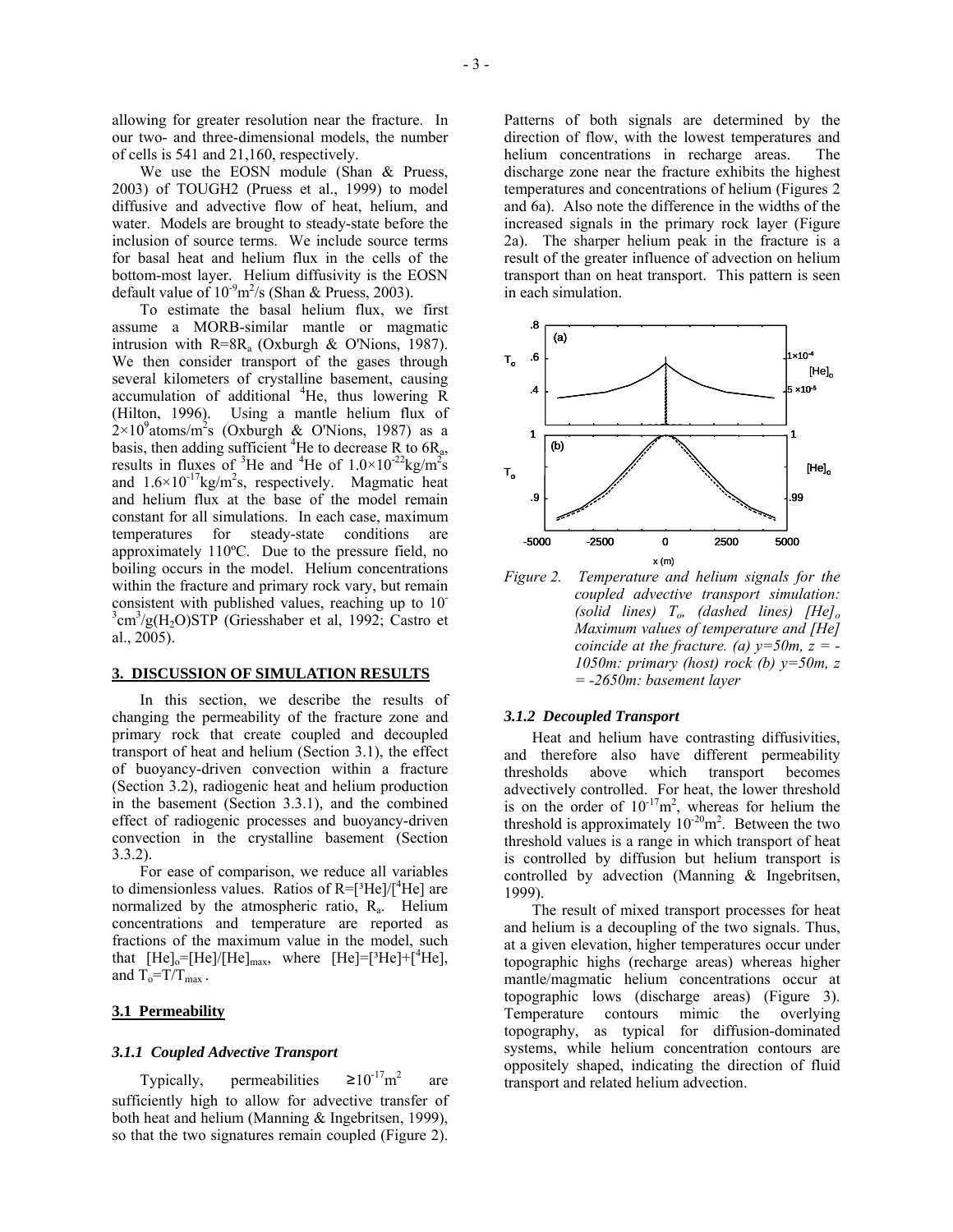

*Figure 3. Decoupled Transport: (solid lines) To, (dashed lines) [He]*<sub>*o</sub> Maximum values of*</sub> *temperature and [He] do not coincide, helium exhibits high values at the fracture, while temperature is highest along the sides of the model. (a) y=50m, z= -1050m: host rock (b) y=50m, z= - 2650m: basement layer.* 

#### **3.2 Buoyancy-Driven Fracture Convection**

When fracture permeability is high and there is sufficient heat flow at the base of the system, buoyancy-driven convection cells form inside the fracture (Figure 4). Buoyancy-driven fracture convection is effective at bringing surface waters to great depth, creating a well-mixed system.

Because fluids within the fracture are well-mixed, helium ratios remain relatively consistent throughout. Due to the continued influx of heat and helium from the base of the model, high concentrations and temperatures are still observed at discharge zones.



*Figure 4. Distribution of R/Ra values in the fracture for the case of buoyancy driven convection. Arrows represent relative velocity of fluid flow. Color contours represent values of R/Ra., the deep red represents high values of ~6Ra, blue represents atmospheric values. See Figure 7 for complete color scale.* 

#### *3.2.1 Temperature*

Temperatures exhibit little lateral variation throughout the basement and primary rock (Figure 7b, right column). For systems in which buoyancydriven convection occurs in a fracture, heat flow in the primary (country) rock is chiefly through conduction (Lopez & Smith, 1995; Clauser et al., 2002).

In the fracture, the temperature signal clearly reflects zones of upwelling and downwelling. In Figure 5a-i, the sharp decrease in temperature at the fracture indicates mixing with colder surface water (downwelling). In Figure 5b-i, temperatures increase rapidly near the fracture, indicating that fluids are advecting heat from the basement up toward the surface (upwelling). Figure 6b-ii also shows this variation in temperature at discharge and recharge zones.

#### *3.2.2 Helium Concentration*

Helium concentrations are extremely low throughout much of the basin, in both the primary rock and the fracture. Exceptions are the two zones of upwelling at y≈50m, y≈3950m (Figure 6b-i). Although helium concentrations at recharge zones approach the concentration of air saturated water, values of  $R/R<sub>a</sub>$  remain consistent with that of the basal helium flux,  $R=6R_a$  (Figure 4).



*Figure 5. Temperature and helium signals for the buoyancy-driven fracture convection model: (solid lines) To, (dashed lines) [He]<sub>o.</sub>* (a)  $y = 2000$ m: recharge zone. (b) *y= 50m: discharge zone. (i) z= -1050m: primary rock layer. (ii) z= -2650m: basement layer.*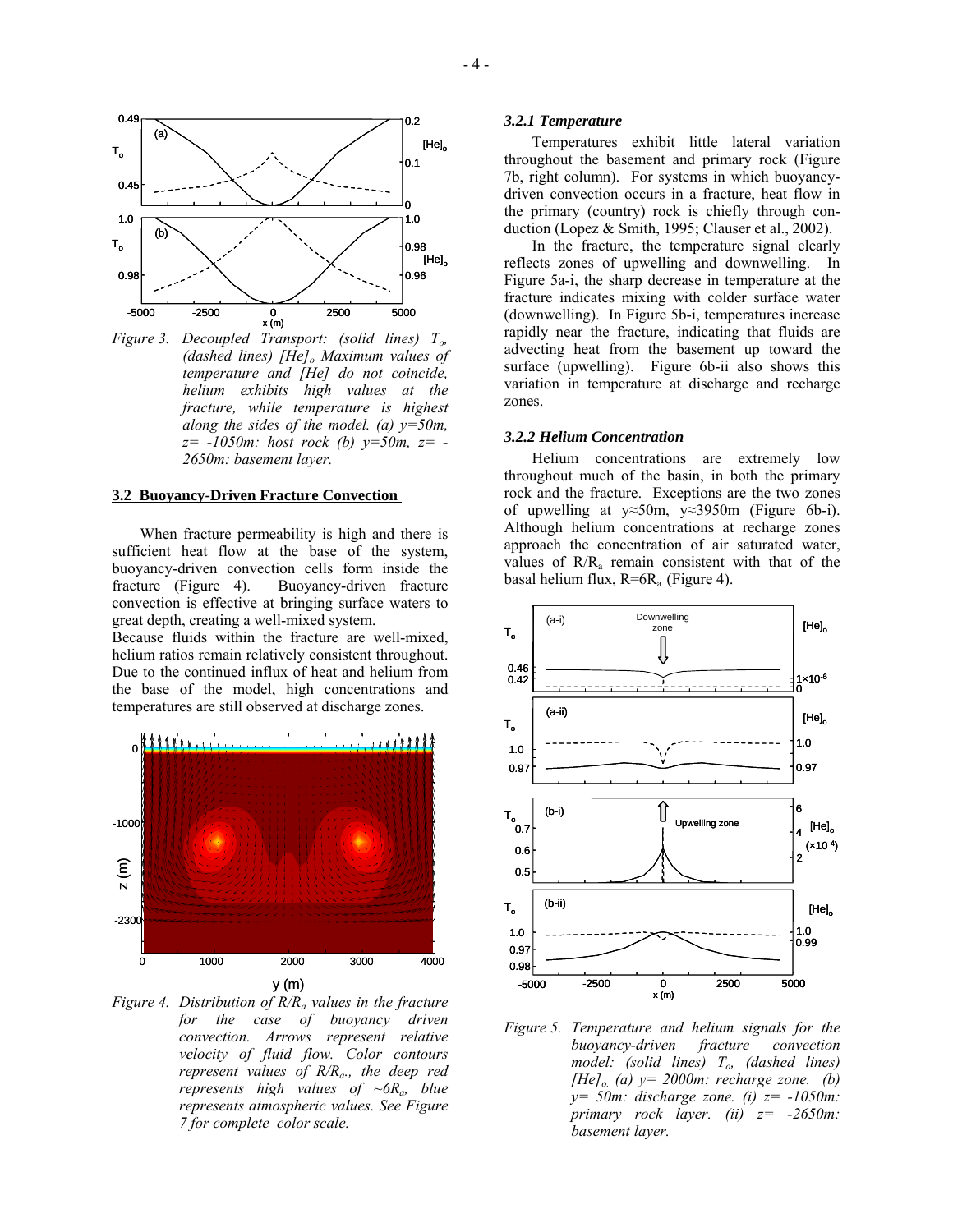There are three interesting effects of buoyancydriven fracture convection on heat and helium signals, taken from three different perspectives:

- 1. In the fracture (y-z view, Figure 4): temperature and helium concentrations are low except in discharge areas, while  $R/R<sub>a</sub>$  values remain elevated throughout.
- 2. In the primary rock (x-z view, Figure 7b):  $R/R_a$ and helium concentrations are low, while temperature is elevated.
- 3. In the primary rock near the fracture (x-y view, Figure 6b): helium concentrations and temperature are low everywhere except discharge areas.  $R/R<sub>a</sub>$  is elevated at discharge and recharge areas.

#### **3.3 Radiogenic Processes**

To show the effect of radiogenic heat and helium production on R values, we add source terms to the crystalline basement layer, in Section 3.3.1. We assume heat production of  $3\mu$ W/m<sup>3</sup>, typical for granite and gneiss basements (Clauser & Villinger, 1990; Castro et al, 1998a). Production of  ${}^{4}$ He is estimated using the ratio  $3.7 \times 10^{-8}$ cm<sup>3</sup> <sup>4</sup>He(STP)/J (Ballentine & Burnard, 2002).

Radiogenic production of <sup>3</sup>He is ignored, as crustal production of ³He is approximately eight orders of magnitude less than the production of <sup>4</sup>He (Ozima  $\&$  Podosek, 2002). Radiogenic  $4$ He production is modeled only in the basement layer because crystalline basement materials typically have a much higher concentration of uranium and thorium (Parker,  $1967$ ) available for <sup>4</sup>He production. Therefore, the crystalline basement is assumed to be the largest contributor of radiogenic heat and helium.

In Section 3.3.2, we continue by combining the radiogenic heat and helium production with buoyancy-driven convection in the basement layer to analyze the combined effect on the distribution of heat and helium signals. Our simulations indicate that both radiogenic helium production and buoyancy-driven recirculation at depth, within a high-k basement that is capped by a low-k layer, can drastically impact near-surface helium ratios. Both deep processes cause decoupling of mantle/magmatic heat and helium signals near the surface.

#### *3.3.1 Radiogenic heat and helium production in the basement.*

The effect of radiogenic helium production in the basement on  $R/R_a$  values is shown in Figure 7c. The increased production of <sup>4</sup> He causes an expected decrease in R values. Unexpected is the increase in  $R/R<sub>a</sub>$  values under the fracture in the basement layer. Further inspection shows that  $[$ <sup>4</sup>He] is decreased relative to  $\left[\begin{matrix} 3H\end{matrix}\right]$  in this region. The radiogenic

production causes an increase in the vertical gradient of <sup>4</sup>He concentration, allowing for higher upwards fluxes of the isotope out of the basement and into the fracture above.



*Figure 6. [He]<sub>o</sub>* (*i*),  $T_o$  (*ii*), and  $R/R_a$  (*iii*) near the *fracture at x=0m and z= -1050m for (a) coupled advective transport and (b) buoyancy-driven fracture convection. (a) All three signals have the same contour pattern, indicating that heat and helium transport is coupled. (b) Upwelling occurs at the sides of the fracture (y≈0m, y≈4000m). Even though downwelling occurs at the center (y≈4000m) and helium concentrations are comparatively low in this region, R values are elevated due to the high degree of mixing caused by the convective flow inside the fracture.*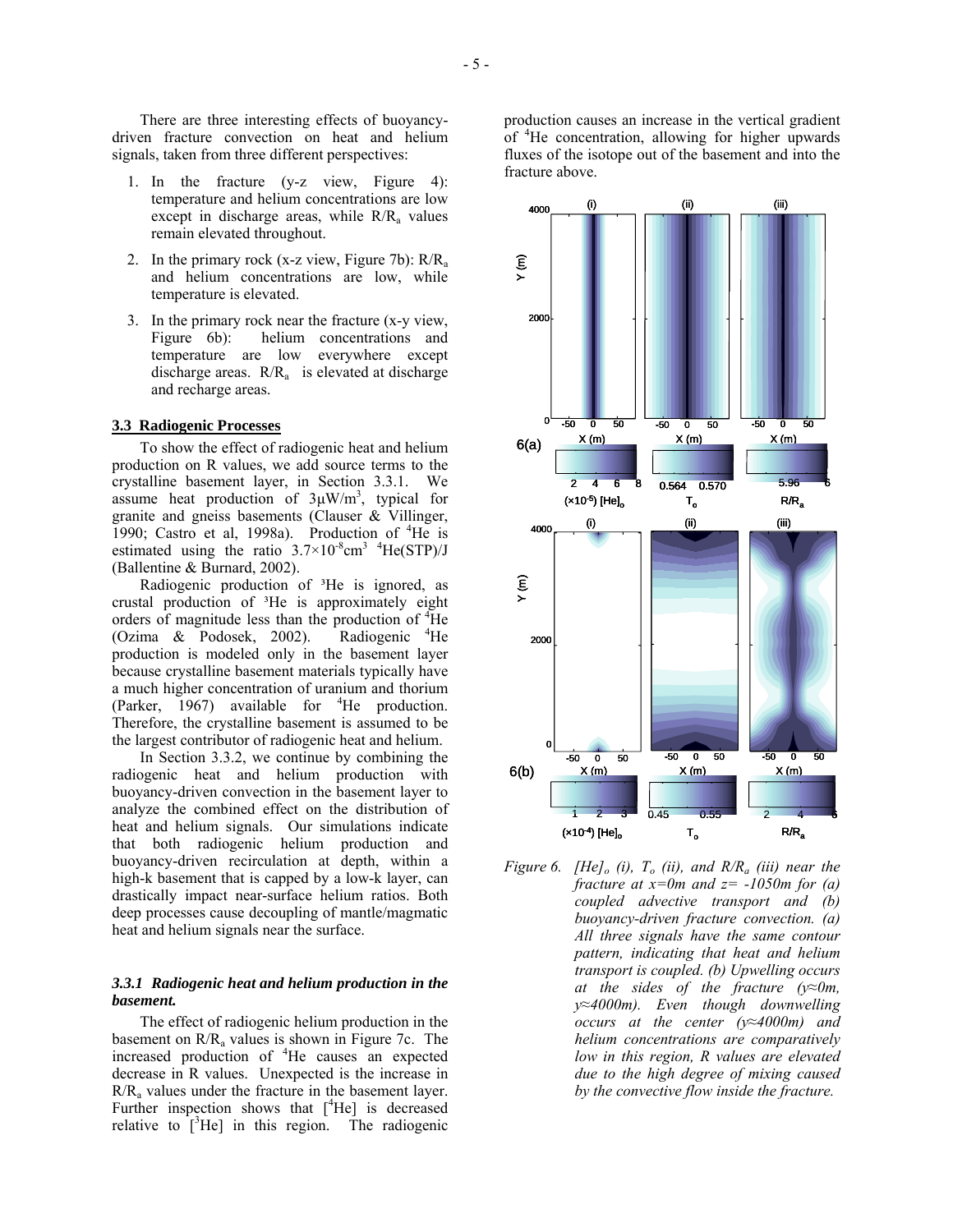The presence of small circulation cells in the upper portion of the crystalline basement has been postulated to explain super-saline conditions found in waters originating from these depths (Aquilina et al., 2000; Clauser et al., 2002). Recirculation of deep waters can result in the enrichment of chemical species dissolved from the fractured and weathered bedrock. Thus, it may also be possible that enrichment of <sup>4</sup>He occurs by the same process.

To test this hypothesis, we increase the permeability of the basement material to  $4\times10^{-16}$  m<sup>2</sup>, the same value as the overlying primary rock unit. To encapsulate convection within the basement, we impose a single confining layer  $(k=1\times10^{-22}m^2)$  over the basement material. This arrangement is meant to represent higher permeability, weathered, and fractured upper bedrock overlain by a low permeability layer, such as a shale or otherwise effectively impermeable sedimentary unit, as suggested for example for the Rhine Graben by Aquilina et al. (2000). Our results are shown in Figure 7d.

Two recirculation cells develop in the basement layer, with upwelling occurring under the fracture (Figure 7d). The most significant result of the buoyancy-driven recirculation is that the basement waters are now well-mixed so that little of the Ranomaly from the previous simulation remains. As a result, the waters above the basement near the fracture also have a more consistent value of R.

## **4. DISCUSSION**

The variation between coupling and decoupling of heat, helium concentrations, and  $R/R_a$  ratios highlights the need to more precisely define what is meant by decoupling of heat and helium.

In the case of buoyancy-driven fracture convection (Section 3.2), heat and helium follow the same flow paths in the fracture such that elevated helium concentration and temperature coincide where upwelling occurs (Figures 5b-i, 6b). However,  $R/R_a$ values (Figure 4) sometimes used to represent the percentage of mantle helium (e.g. Griesshaber et al., 1992) do not necessarily coincide with helium concentrations or temperatures (Figure 6b). The convection cells keep the fluids in the fracture relatively well-mixed, so that  $R/R<sub>a</sub>$  values remain consistent throughout. However, the convection also acts as a mechanism to extract heat and helium from the basement, so that helium concentrations and temperatures remain elevated at discharge areas.

Sometimes  $R/R<sub>a</sub>$  ratios are relied upon to determine the relative contribution of mantle or magmatic sources to the temperature field and the chemistry of subsurface fluids. If we considered only temperature and R values, we would determine that there is decoupling both in the fracture at the downwelling zone and in the primary rock. However, in the fracture heat and helium transport are not decoupled. Transport paths are shared by both tracers.

In regard to the effect of radiogenic heat and helium production, we encounter a similar situation. Transport paths for heat and helium are the same, both being controlled by advection. However, the addition of radiogenic helium serves to dilute the mantle/magmatic helium signal (Figures 7c and 7d).

We therefore define two terms differentiating whether decoupling results strictly from varying transport mechanisms of heat and helium or from a combination of transport mechanisms and other interacting subsurface processes: *Transport decoupling* occurs when heat and helium transport paths are not synchronized, as in the diffusiveheat/advective-helium case of Section 3.1.2. *Signal decoupling* is defined as the presence of decoupled heat and helium isotope ratio signals  $(T \text{ and } R/R_a)$ , regardless of whether the transport paths coincide. Signal decoupling may represent "true" transport decoupling, but not necessarily so. Signal decoupling can also occur due to mixing, as in the case of buoyancy-driven fracture convection (Section 3.2), or due to dilution of mantle/magmatic helium signals through radiogenic production of <sup>4</sup>He.

## **5. CONCLUDING REMARKS**

We have shown the result of varied permeabilities of the primary rock and fracture system in an extensional basin overlying a crystalline basement on the transport of heat and helium. Simulations of buoyancy-driven fracture convection show that this process can have a significant effect on near-surface heat and helium signals. The ability of convection cells to create chemically well-mixed waters is evidenced by the homogeneity of R values. Convection cells are also effective at removing heat and helium from the crystalline basement, resulting in elevated temperatures and helium concentrations at discharge areas. Further, in-situ production of heat and <sup>4</sup> He through radiogenic decay of uranium and thorium (even only in the basement far away from the Earth's surface) can play a significant role in the interpretation of near-surface heat and helium signals by effectively "diluting" the overall mantle/magmatic helium component. The occurrence of buoyancydriven convection cells in the basement, together with radiogenic helium production, affects both deep and near-surface signals, by allowing for greater mixing and causing a more consistent distribution of  $R/R<sub>a</sub>$ .

Furthermore, we suggest that there is a need for a more definitive vocabulary concerning coupled and decoupled heat and helium transport. We define true transport decoupling as the process by which movement of heat and helium is along divergent transport paths. We define signal decoupling as the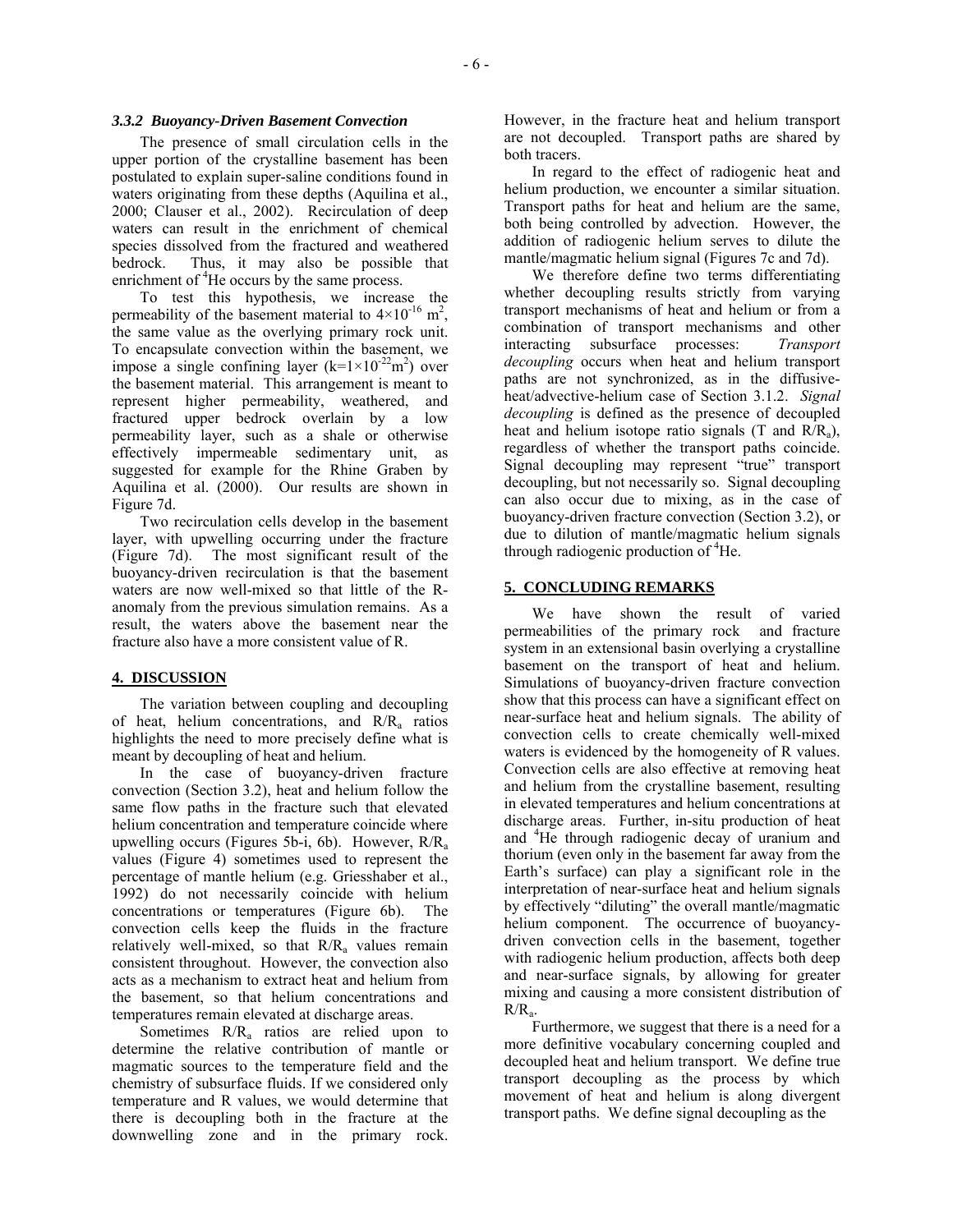

*Figure 7. R/Ra values (left column) and temperatures normalized to 110°C (right column). (a)Coupled advective transport (b) Buoyancy-driven fracture convection in a zone of upwelling (y=50m). (c) Coupled advective transport with radiogenic helium production in the basement. (d) Radiogenic helium production and buoyancy-driven basement convection. Arrows indicate direction of flow, lengths represent relative velocity (not to scale), streamlines are sketched. Although patterns and average values of R/Ra are very different in each case, temperatures remain fairly constant. (c and d)Temperatures in the crystalline basement are somewhat elevated due to radiogenic heat production, but near-surface temperatures remain relatively unchanged. In contrast, near-surface helium ratios (R/Ra) are decreased by half the original value in this conservative estimate where radiogenic helium production occurs only within the crystalline basement.*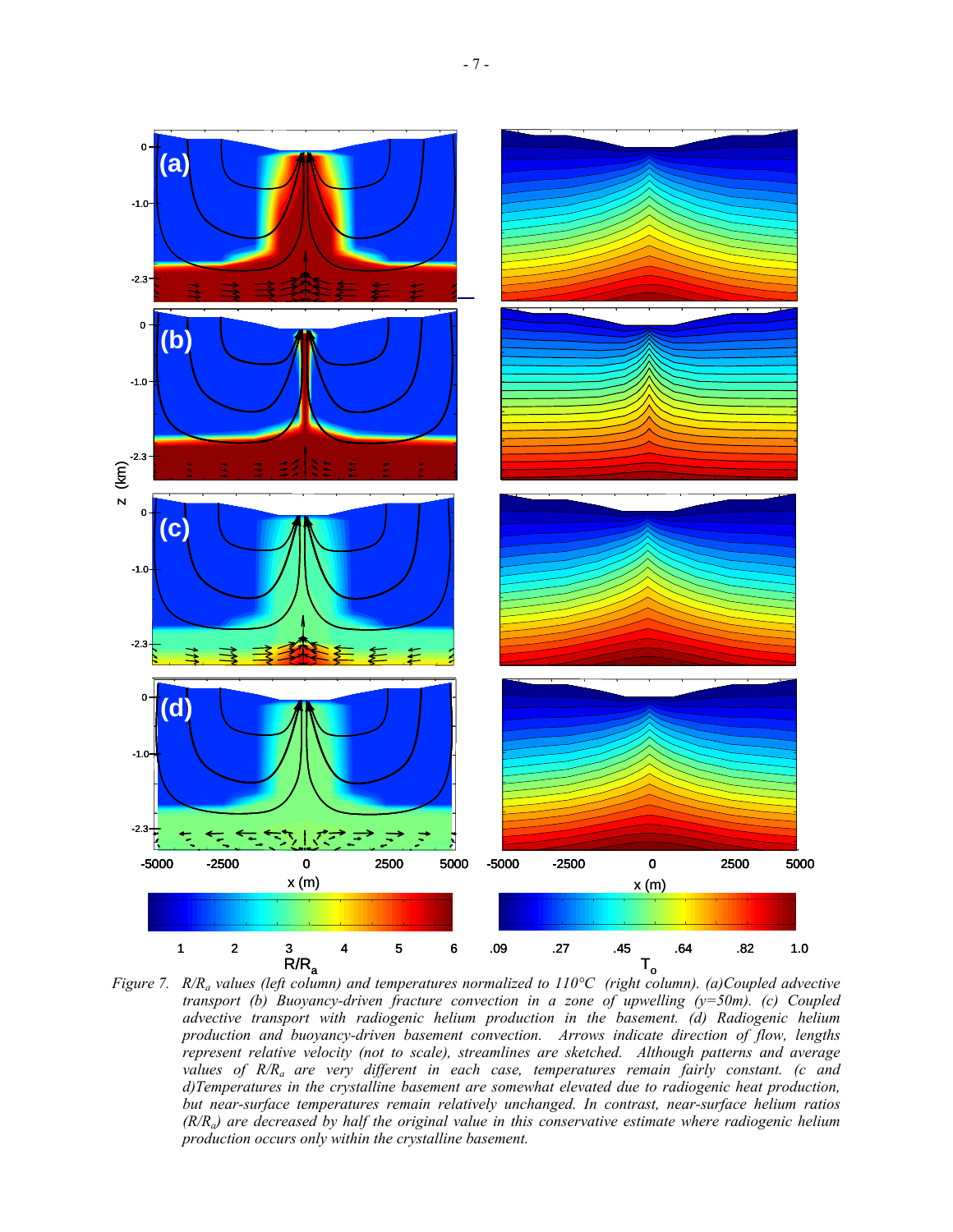phenomenon of decoupling of measured magmatic/mantle heat and helium, regardless of whether or not their transport paths coincide.

Since it may be impossible from the near-surface to discern whether a system is exhibiting transport or merely signal decoupling, our research highlights the need to use multiple data sets (temperature, helium concentration, radiogenic heat and helium production, groundwater recharge rates, etc.) to constrain the regime of fluid and heat flow in a geothermal reservoir. For example, detailed studies of aqueous chemistry can be beneficial in determining the source of fluids within a system. The disadvantage to this, however, is that such analyses depend on compatible tracers that are reacting with the surrounding rock on levels that are difficult to estimate. In contrast, noble gases may be used as incompatible tracers. For example, an analysis of all stable noble gases found in a water sample, as often done for general groundwater studies (e.g. Castro 1998a), and as proposed by Saar et al. (2005) for volcanic hydrologic systems can improve our understanding of the relative contributions of subsurface and atmospheric waters, their interactions, and related mass and energy (e.g., heat) transport processes.

## **REFERENCES**

Aquilina L., A. Genter, P. Elsass, and D. Pribnow, Evolution of fluid circulation in the Rhine Graben: Constraints from the chemistry of present fluids, in Hydrogeology of Crystalline Rocks. I. Stober and K. Bucher (eds.), 177-203, Kluwer Acad., Norwell, Mass., 2000.

Bach, W., D. Naumann, J. Erzinger, A helium, argon, and nitrogen record of the upper continental crust (KTB drill holes, Oberpfalz, Germany): implications for crustal degassing. *Chem. Geol*. 160(1-2):81-101, 1999.

Bächler, D., T. Kohl, and L. Rybach, Impact of graben-parallel faults on hydrothermal convection— Rhine Graben case study. *Phys. Chem. Earth.* 28:431-441, 2003.

Ballentine, C.J. and P.G. Burnard, Production, Release and Transport of Noble Gases in the Continental Crust in *Noble Gases in Geochemistry and Cosmochemistry*, vol. 47, D. Porcelli, C.M. Ballentine, and R. Wieler (eds.), 481-538, 2002.

Bickle, M.J. and D. McKenzie, The transport of heat and matter by fluids during metamorphism. *Contrib. Mineral. Petrol.* 95:384-392, 1987.

Bredehoeft, J.D. and I.S. Papadopulos, Rates of Vertical Groundwater Movement Estimated from the

Earth's Thermal Profile, *Water Resour. Res., 1*(2),325-328, 1965.

Castro, M.C. A. Jambon, G. de Marsily, P. Schlosser, Noble gases as natural tracers of water circulation in the Paris Basin 1. Measurements and discussion of their origin and mechanisms of vertical transport in the basin. *Water Resour. Res.* 34(10):2443-2466, 1998a.

Castro, M.C.; P. Goblet, E. Ledoux, S. Violette, G. de Marsily, Noble gases as natural tracers of water circulation in the Paris Basin 2. Calibration of a groundwater flow model using noble gas isotope data. *Water Resour. Res.* 34(10):2467-2483, 1998b.

Castro, M.C., D. Patriarche, P. Goblet, 2-D numerical simulations of groundwater flow, heat transfer, and <sup>4</sup>He transport—implications for the He terrestrial budget and the mantle helium-heat imbalance. *Earth Planet. Sci. Lett.* 237:893-910. doi:10.1016/j.espl.2005.06.037, 2005.

Clauser C., E. Griesshaber, H. Neugebauer, Decoupled thermal and mantle helium anomalies: Implications for the transport regime in continental rift zones. *J. Geophys. Res*., *107*(B11), 2269, doi:10.1029/2001JB000675, 2002.

Clauser, C., and H. Villinger, Analysis of conductive and convective heat transfer in a sedimentary basin, demonstrated for the Rheingraben. *Geophys. J. Int*. 100:393-414, 1990.

Griesshaber, E., R.K. O'Nions, and E.R. Oxburgh, Helium and carbon isotope systematics in crustal fluids from the Eifel, the Rhine Graben and Black Forest, F.R.G. *Chem. Geol.* 99:213-235, 1992.

Hilton, D.R., The helium and carbon isotope systematics of a continental geothermal system: Results from monitoring studies at Long Valley Caldera (California, USA). *Chem. Geol*. 127(4):269- 295, 1996.

Lopez, D.L. and L. Smith, Fluid flow in fault zones: Analysis of the interplay of convective circulation and topographically driven groundwater flow. *Water Resourc. Res.* 31(6):1489-1503, 1995.

Manning, C.E. and S.E. Ingebritsen, Permeability of the continental crust: implications of geothermal data and metamorphic systems. *Reviews of Geophysics, 37*(1), 127-150, 1999.

O'Nions, R.K. and E.R. Oxburgh, Heat and helium in the Earth. *Nature*. 306: 429-431, 1983.